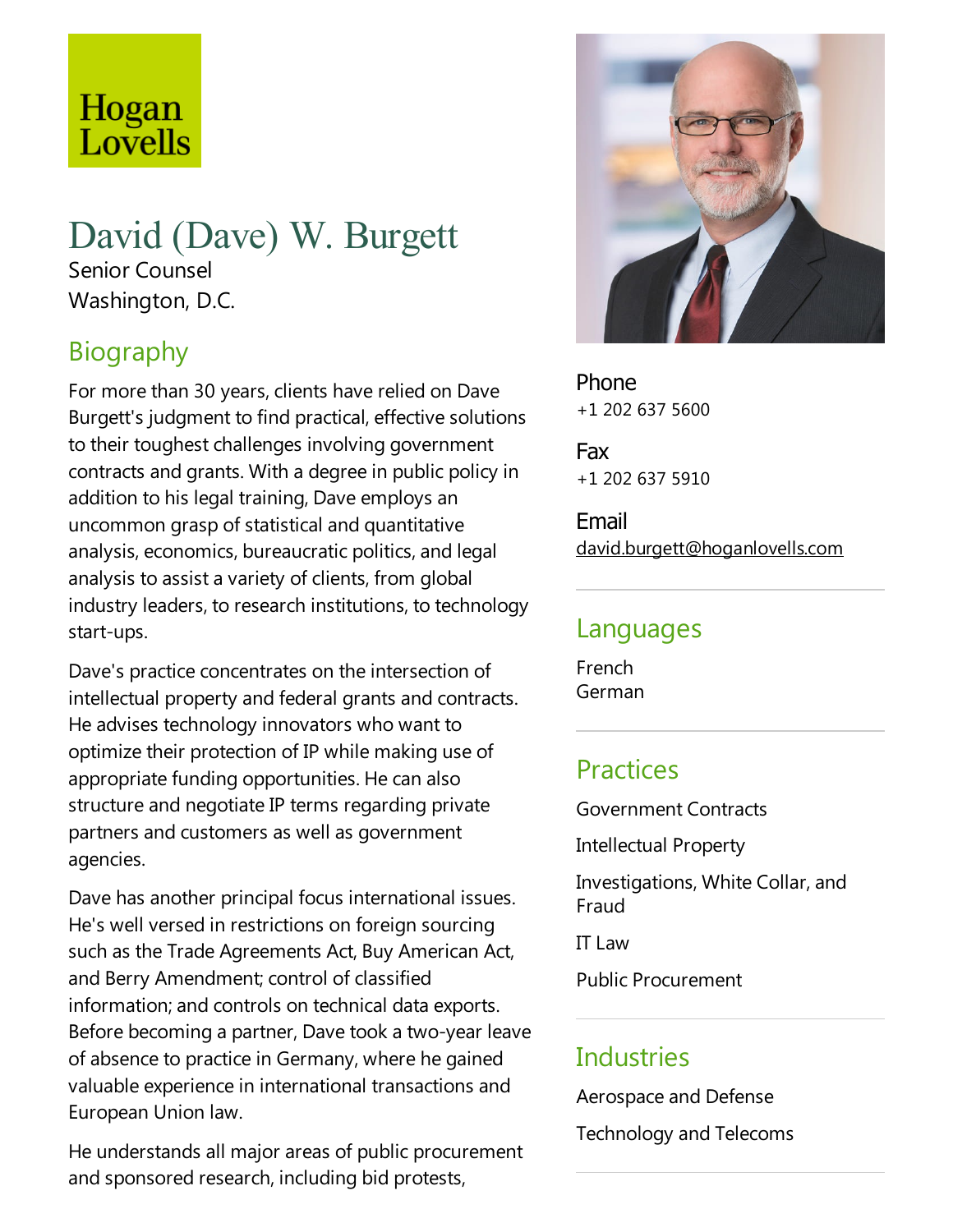investigation and resolution of alleged of false claims, cost charging, compliance with employment-related policies, contract claims, and procurement integrity, among others. Dave is a former Chair of the Federal Bar Association's Government Contracts Section and its international procurement committee, and a recipient of the FBA's Distinguished Service Award. He received his JD from Harvard Law School and his MPP from the Harvard Kennedy School. He served as law clerk to Chief Judge Theodore R. Newman, Jr., of the Washington, D.C. Court of Appeals.

#### Representative experience

Restructuring Vanderbilt University's intellectual property and technology transfer functions as its medical center is separated.

Assisting IBM in a pre-award audit of its US\$519m GSA Federal Supply Schedule contract and negotiation of its renewal award.

Advising Bat Conservation International on a DOE grant and teaming arrangement for testing of system to reduce bat mortality at wind turbines.

Advising USC's Institute for Creative Technologies on compliance issues, including cost charging, information security, and conflict of interest.

On behalf of IBM, successfully protesting an award by Customs and Border Protection of a contract for enterprise data center support services.

#### Awards and rankings

**F** Federal Bar Association Distinguished Service Award, 2002

#### Latest thinking and events

- **News** 
	- $\blacksquare$  FDA issues list of essential medicines and countermeasures required under Buy American Executive Order

#### Areas of focus

Contract Requests for Equitable Adjustment, Claims, Disputes (REAs), Termination Settlements, and Appeals

Domestic Preference and Buy American Laws

Federal Grants, Cooperative Agreements, and Sponsored Research

Government Rights in Intellectual **Property** 

## Education and admissions

#### Education

J.D., Harvard Law School, 1981

M.P.P., Harvard University, John F. Kennedy School of Government, 1981

B.A., University of Michigan, 1977

# **Memberships**

Member, American Bar Association

Member, American Civil Liberties Union

Member, International Bar Association

Member, Judicial Conference of the District of Columbia

Member, Washington Council of Lawyers

Past Chair, Government Contracts Section, Federal Bar Association

**News**